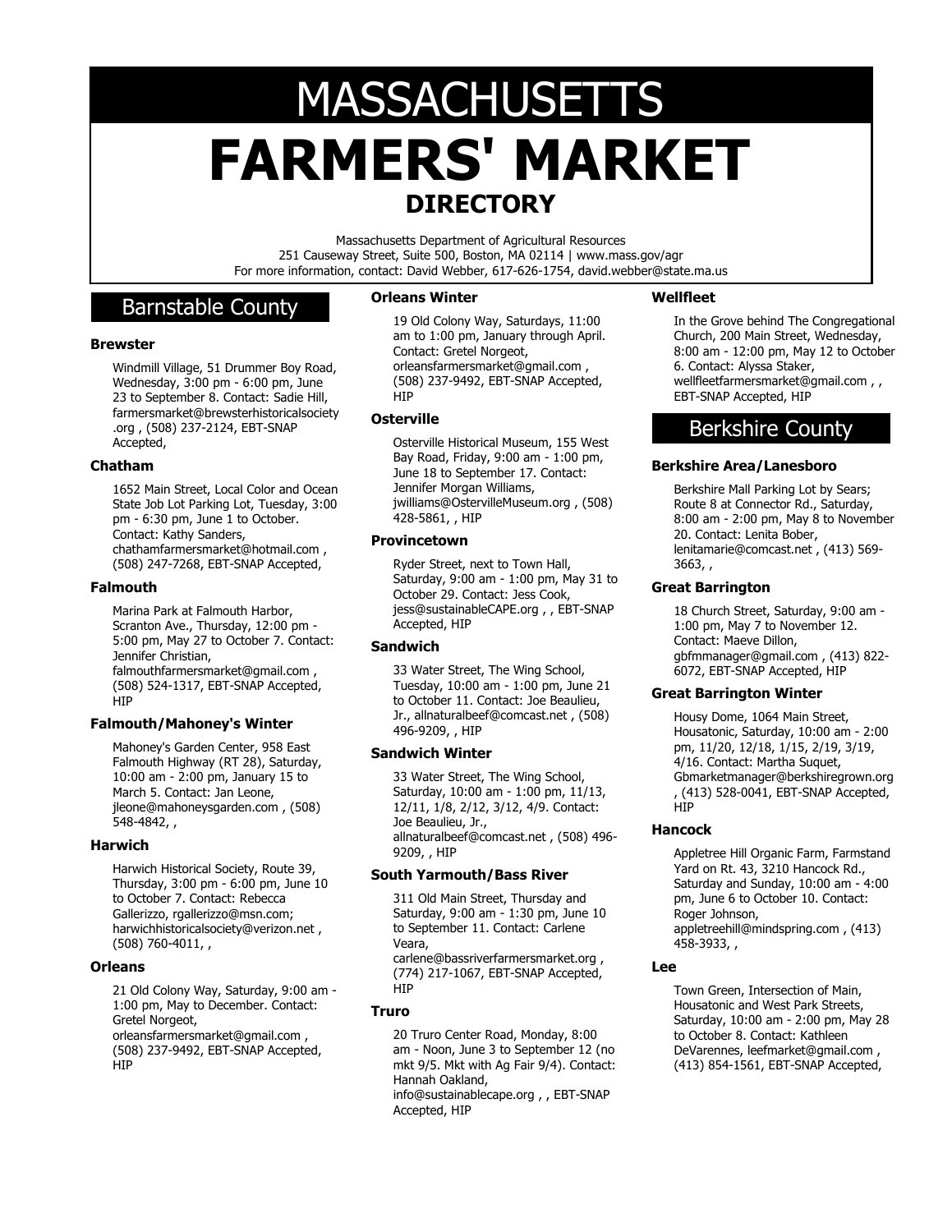#### **Lenox**

Location TBD for 2022, Friday, 1:00 pm - 5:00 pm, May 27 to October 1. Contact: Jennifer Nacht, jenn@lenox.org; info@lenox.org , 413- 637-3646, ,

#### **Monterey**

Roadside Café, 275 Main Rd., Rt 23, Friday, 4:00 pm - 5:00 pm, Online preordering at gouldfarmmarket.com, June to August. Contact: Francie Leventhal, fleventhal@gouldfarm.org , , ,

#### **New Marlborough**

Village Green, Rt. 57, 134 Hartsville-New Marlboro Road, Sunday, 10:00 am - 1:00 pm, May 16 to October 10. Contact: Jessica Holcomb, jessica+c73@welkincoach.com , , ,

# **North Adams**

St. Anthony Municipal Parking Lot; Intersection of Rt. 8 (Marshall St.) and St. Anthony Drive, Saturday, 9:00 am - 1:00 pm, June 5 to October 16. Contact: Angie Ellison, aellison@northadamsma.gov , (413) 664-6180, EBT-SNAP Accepted, HIP

#### **North Adams Winter**

85 Main Street, Saturday, 9:00 am - 1:00 pm, 11/6, 12/4, 2/5, 3/5, 4/2, 5/7. Contact: Suzy Helme, SHelme@northadams-ma.gov , (413) 664-6180, EBT-SNAP Accepted, HIP

# **North Adams Winter**

Greylock Works, 508 State Road, Sunday, 10:00 am - 2:00 pm, 11/21 and 12/19. Contact: Libbie Pike, Wtmarketmanager@berkshiregrown.org , (413) 528-0041, EBT-SNAP Accepted, HIP

# **Otis**

Papa's Healthy Food and Fuel, 2000 East Otis Rd., Route 23 East, Saturday, 9:00 am - 1:00 pm, May 29 to October 9. Contact: Jess Ripley, otisfm1@ymail.com , (413) 357-9919, ,

#### **Pittsfield/Downtown**

The Common, First Street, Saturday, 9:00 am - 1:00 pm, May 14 to October 8. Contact: Lauren Piotrowski, info@rootsrising.org , (413) 344-0816, EBT-SNAP Accepted, HIP

# **Pittsfield/Winter**

Zion Lutheran Church, 74 First Street, Saturday, 9:00 am - 1:00 pm, 11/13, 12/4, 1/8, 2/12, 3/12, 4/9. Contact: Jessica Vecchia, info@rootsrising.org , (413) 344-0816, EBT-SNAP Accepted, HIP

# **Sheffield**

125 Main Street, Friday, 3:00 pm - 6:00 pm, May 28 to October 8. Contact: Josh Webb, sheffieldfarmersmarket@gmail.com , ,

EBT-SNAP Accepted,

#### **Sheffield Winter**

Dewey Hall, 91 Main Street, Saturday, 10:00 am - 1:00 pm, 12/11, 1/8, 2/12, 3/12. Contact: Josh Webb, sheffieldfarmersmarket@gmail.com , , EBT-SNAP Accepted,

#### **West Stockbridge**

The Foundry Green on Harris Street in the center of the Village, Thursday, 3:00 pm - 6:00 pm, May 27 to October 7. Contact: Robin Schmidt and Sarah Thorne, wsfarmmarket@gmail.com, EBT-SNAP Accepted, HIP

# **Williamstown**

Spring Street Parking lot, Saturday, 9:00 am - 1:00 pm, May 14 to October 22. Contact: Leslie Reed-Evans, wtownmarket@gmail.com , , ,

# Bristol County

# **Attleboro**

Capron Park, 201 County Street, O'Connell Field next to Capron Park Zoo, Saturday, 9:00 am - 1:00 pm, June 11 to October 22. Contact: Karen Labonte, attleborofarmersmarket@gmail.com , , ,

# **Dartmouth**

St. Mary's Parish Center, 789 Dartmouth Street, Friday, 1:00 pm - 6:00 pm, June 4 to October 27. Contact: Susan Murray, info@dartmouthfarmersmarket.com , (774) 400-7277, , HIP

# **Fairhaven**

J&L Beaulieu Farm, 151 Alden Rd. at the Bright Yellow Farmstand, Sunday, 11:00 am - 3:00 pm, June 19 to October 30. Contact: Joe Beaulieu, Jr., allnaturalbeef@comcast.net , (508) 496- 9209, , HIP

#### **Fairhaven/Huttleston Marketplace**

Fairhaven Visitors Center Lawn/Fairhaven High School Lawn, Saturday, 10:00 am - 3:00 pm, May 21 to September 17. Contact: Christopher Richard, fairhaventours@fairhavenma.gov , (508) 979-4085, ,

#### **Fairhaven/Roxanne's Garden Center**

189 Alden Road, Sunday, 10:00 am - 4:00 pm, June to October. Contact: Roxanne Rupkus, roxannerupkus@aol.com , (508) 642- 4688, ,

#### **Fall River/Cardinal Medeiros Towers**

Cardinal Medeiros Towers, 1197 Robeson Street, Friday, 2:00 pm - 5:00 pm, June 18 to November 19. Contact: Karen Schwalbe, kschwalbe@semaponline.org , (508) 524-2601, , HIP

# **Fall River/Health First**

HealthFirst Family Care Center, 387 Quarry St, Wednesday, 2:00 pm - 5:00 pm, June 16 to November 24. Contact: Karen Schwalbe, kschwalbe@semaponline.org , (508) 524-2601, , HIP

# **Fall River/Kennedy Park**

Kennedy Park, Saturday, 7:00 am - 12:00 pm, July 11 to November. Contact: Rachel Golsby, shelbyzoey@comcast.net , (774) 259- 8043, ,

# **Fall River/St. Anne's Hospital**

795 Middle Street, Tuesday, 11:00 am - 2:00 pm, June 15 to November 23. Contact: Karen Schwalbe, kschwalbe@semaponline.org , (508) 524-2601, , HIP

# **Mansfield**

Town Hall, Saturday, 9:00 am - 1:00 pm, Town Hall. Contact: Mary Lisk, marylisk444@gmail.com , (315) 806- 6658, ,

#### **New Bedford Indoor**

Buttonwood Warming House (Senior Center), Buttonwood Park, Saturday, 10:00 am -2:00 pm, November 6 to May 28. Contact: Marcy Eichner, Marcy@coastalfoodshed.org , (508) 259- 2647, EBT-SNAP Accepted, HIP

# **New Bedford/Brooklawn Park**

Brooklawn Park, 1997 Acushnet Ave., Monday, 2:00pm - 6:00 pm, June to October. Contact: Marcy Eichner, Marcy@coastalfoodshed.org , (508) 259- 2647, EBT-SNAP Accepted, HIP

#### **New Bedford/Buttonwood Park**

Behind the Library, 745 Rockdale Ave., Thursday, 2:00 pm - 6:00 pm, June 3 to October 28. Contact: Marcy Eichner, Marcy@coastalfoodshed.org , (508) 259- 2647, EBT-SNAP Accepted, HIP

# **New Bedford/Clasky Common**

1118 Pleasant Street between Pearl and Pope Streets, Friday, 2:00 pm - 6:00 pm, June to October. Contact: Marcy Eichner, Marcy@coastalfoodshed.org , (508) 259-2647, EBT-SNAP Accepted, HIP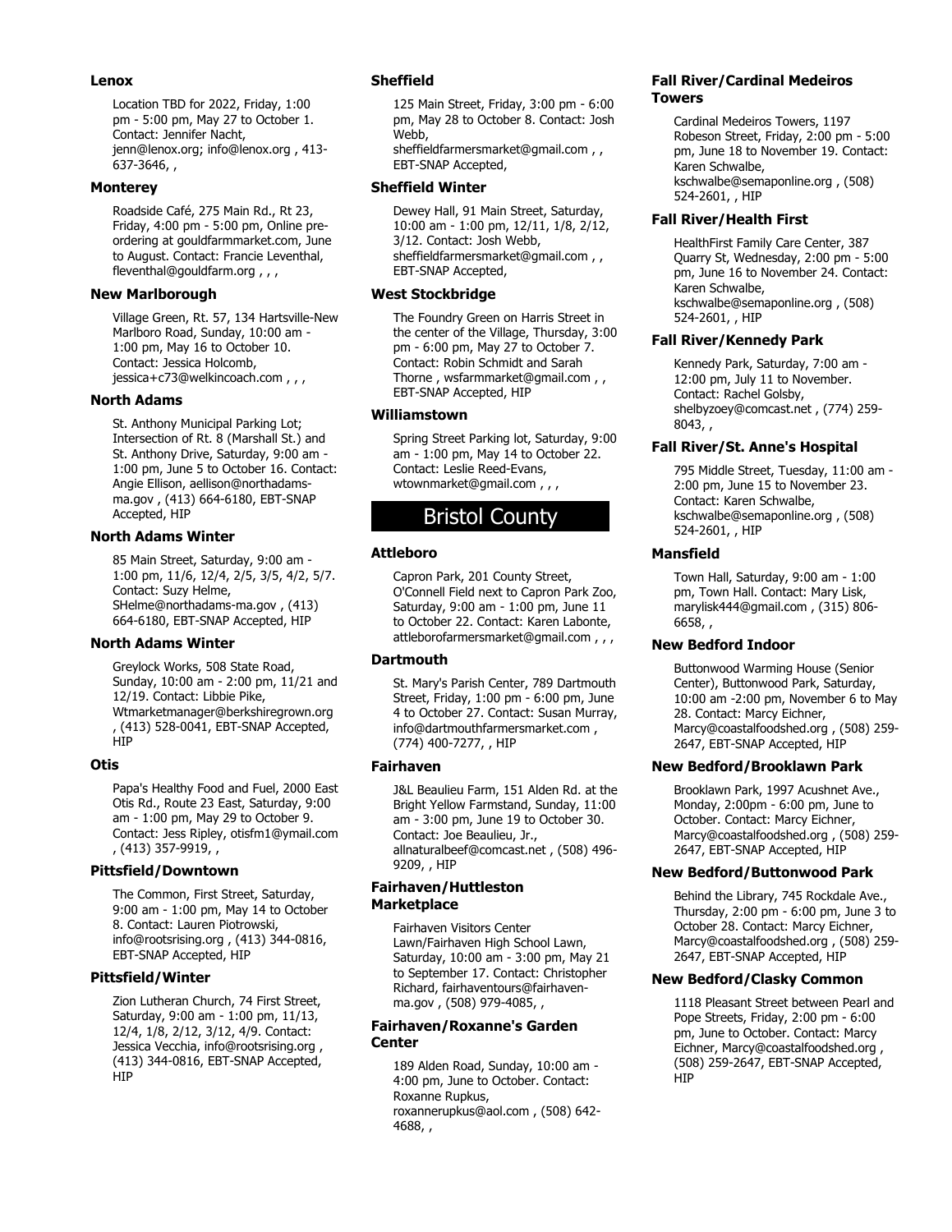# **North Easton**

Langwater Farm, 209 Washington Street, Thursday, 2:00 pm - 6:00 pm, June to October. Contact: Lesley Heyl, FarmersMarket@easton.ma.us , (860) 460-0034, EBT-SNAP Accepted, HIP

# **North Easton Winter/Langwater Farm**

Langwater Farm, 209 Washington Street, Saturday, 10:00 am - 2:00 pm, October 30 to April 30 (no mkt. 12/25- 1/8). Contact: Rory O'Dwyer, thefarmers@langwaterfarm.com , (508) 205-9665, ,

# **South Dartmouth/Round the Bend Farm**

Round the Bend Farm, 92 Allens Neck Road, Third Saturdays, 10:00 am - 2:00 pm, April to December. Contact: Hannah Wylie, hannah@roundthebendfarm.org , (508) 938-5127, ,

# **Swansea**

Stony Creek Farm, 1210 Wilbur Avenue, Sunday, 10:00 am - 2:00 pm, yearround. Contact: Erin Babbitt, stonycreekfarm.erin@gmail.com , (401) 465-4832, , HIP

#### **Swansea/Southcoast Open Air Market**

YMCA, 271 Sharps Lot Road, Saturday, 10:00 am - 2:00 pm, June to October. Contact: Allison , hello@southcoastopenairmarket.com , (508) 644-0736, , HIP

# **Westport**

 Annex Parking Lot, 856 Main Road, Saturday, 9:00 am - 1:00 pm, June to October. Contact: Ben and Hannah Wolbach, skinnydipfarm@yahoo.com , (401) 924-0770, , HIP

# Dukes County

# **West Tisbury**

Agricultural Hall, 35 Panhandle Road, Wednesday and Saturday, 9:00 am -Noon, June 12 to October. Contact: Tucker Pforzheimer, westtisburyfarmersmarket@gmail.com , , EBT-SNAP Accepted, HIP

# Essex County

# **Andover**

41 Central Street, South Church Parking Lot, Saturday, 10:00 am - 2:00 pm, June 19 to October 16. Contact: Fran Healey, AndoverFarmersMkt@gmail.com , , EBT-SNAP Accepted, HIP

# **Annisquam**

The Annisquam Village Hall, 34 Leonard St, Friday, 9:00 am - 12:00 pm, June 18 to August 27. Contact: Lillie Ris, annisquamfarmersmarket@gmail.com , , , HIP

# **Beverly**

Veteran's Park, Rantoul Street and Railroad Avenue, Monday, 3:00 pm - 7:00 pm, June 7 to October 4. Contact: Estelle Rand, beverlyfarmersmarket@gmail.com , (978) 712-9054, EBT-SNAP Accepted, **HIP** 

# **Gloucester/Cape Ann**

Harbor Loop, Thursday, 3:00 pm - 6:30 pm, June 3 to October 14. Contact: Courtney Ayer, capeannfarmersmarket@gmail.com ,

(978) 381-3656, EBT-SNAP Accepted, HIP

# **Hamilton-Wenham Winter**

The Community House, 284 Bay Road, Saturday, 12:00 pm - 3:00 pm, 11/20, 12/4, 12/18. Contact: , gail@communityhouse.org , (978) 468- 4818, ,

# **Haverhill**

51 Merrimack Street, Saturday, 9:00 am - 1:00 pm, June 25 to October 30. Contact: Jeff Grassie, Info@teamhaverhill.org , (978) 374- 5962, EBT-SNAP Accepted, HIP

# **Lawrence**

Campagnone Park, Corner of Jackson and Haverhill Street, Wednesday, 10:00 am - 5:00 pm, June 15 to October 26. Contact: Maria Natera, mnatera@groundworklawrence.org , (978) 974-0770, EBT-SNAP Accepted, HIP

# **Lawrence Winter**

238 Essex Street, Saturday, 10:00 am - 3:00 pm, November 6 to May 28. Contact: Maria Natera, manatera@groundworklawrence.org , (978) 974-0770, EBT-SNAP Accepted, **HIP** 

# **Lawrence/Saturday**

101 Parker Street, Saturday, 10:00 am - 4:00 pm, June 18 to October 29. Contact: Maria Natera, mnatera@groundworklawrence.org , (978) 974-0770, EBT-SNAP Accepted, **HIP** 

# **Lynn**

Corner of Mt. Vernon and Exchange St, Thursday, 11:00 am - 3:00 pm, July 1 to October. Contact: Jenn Coverdale, jcoverdale@thefoodproject.org , 781- 259-8621, x 44, EBT-SNAP Accepted, HIP

# **Lynn Winter**

Corner of Mt. Vernon and Exchange St, Saturday, 11:00 am - 3:00 pm, 3/6, 3/20, 4/3, 4/17, 5/1, 5/15, 6/5, 6/19. Contact: Anika Dinna Whitmore, awhitmore@thefoodproject.org , 781- 259-8621, EBT-SNAP Accepted, HIP

# **Magnolia Community**

Lexington Ave., Sunday, 10:00 am - 1:00 pm, June 5 to October 2. Contact: Alana Horne, magnoliacommunityfarmersmarket@gmai l.com , (978) 335-8475, ,

# **Marblehead**

Middle School on Vine Street, Saturday, 9:00 am - Noon, May 29 to November 20. Contact: Steve Fowler, stevefowlermfm@gmail.com , (617) 631- 1243, ,

# **Methuen**

305 Broadway, Nevis Memorial Library, Friday, 10:00 am - 4:00 pm, June 17 to October 28. Contact: Maria Natera, mnatera@groundworklawrence.org , (978) 974-0770, EBT-SNAP Accepted, HIP

# **Newburyport**

The Tannery Marketplace, 50 Water Street, Sunday, 9:00 am - 1:00 pm, May 1 to November 20. Contact: Shari Wilkinson, thenewburyportfarmersmarket@gmail.co m , (978) 457-6644, , HIP

# **North Andover**

First and Main Streets, Sunday, 10:00 am - 1:00 pm, June 19 to October 2. Contact: Margie Rothschild, info@northandoverfarmersmarket.org , (978) 985-4537, Working on it, HIP

# **Rockport**

Rockport Music parking lot, 16 Main St., Saturday, 10:00 am - 1:00 pm, June 26 to October 16. Contact: Robyn Pregent, rockportexchange01966@gmail.com , , ,

# **Rowley**

Rowley Town Common, Route 1A, Sunday, 8:00 am - 1:00 pm, July 11 to October. Contact: George Pacenka, pacenka@gmail.com , (978) 948-7918, ,

# **Salem**

Derby Square, Thursday, 3:00 pm - 7:00 pm, June 9 to October 13. Contact: Kylie Sullivan, kylie@salemmainstreets.org , (978) 744-0004 x 115, EBT-SNAP Accepted, HIP

# **Swampscott**

Town Hall, 22 Monument Ave., Sunday, 10:00 am - 1:00 pm, June 13 to October. Contact: Danielle Strauss, dstrauss@swampscottma.gov , (781) 596-8854, ,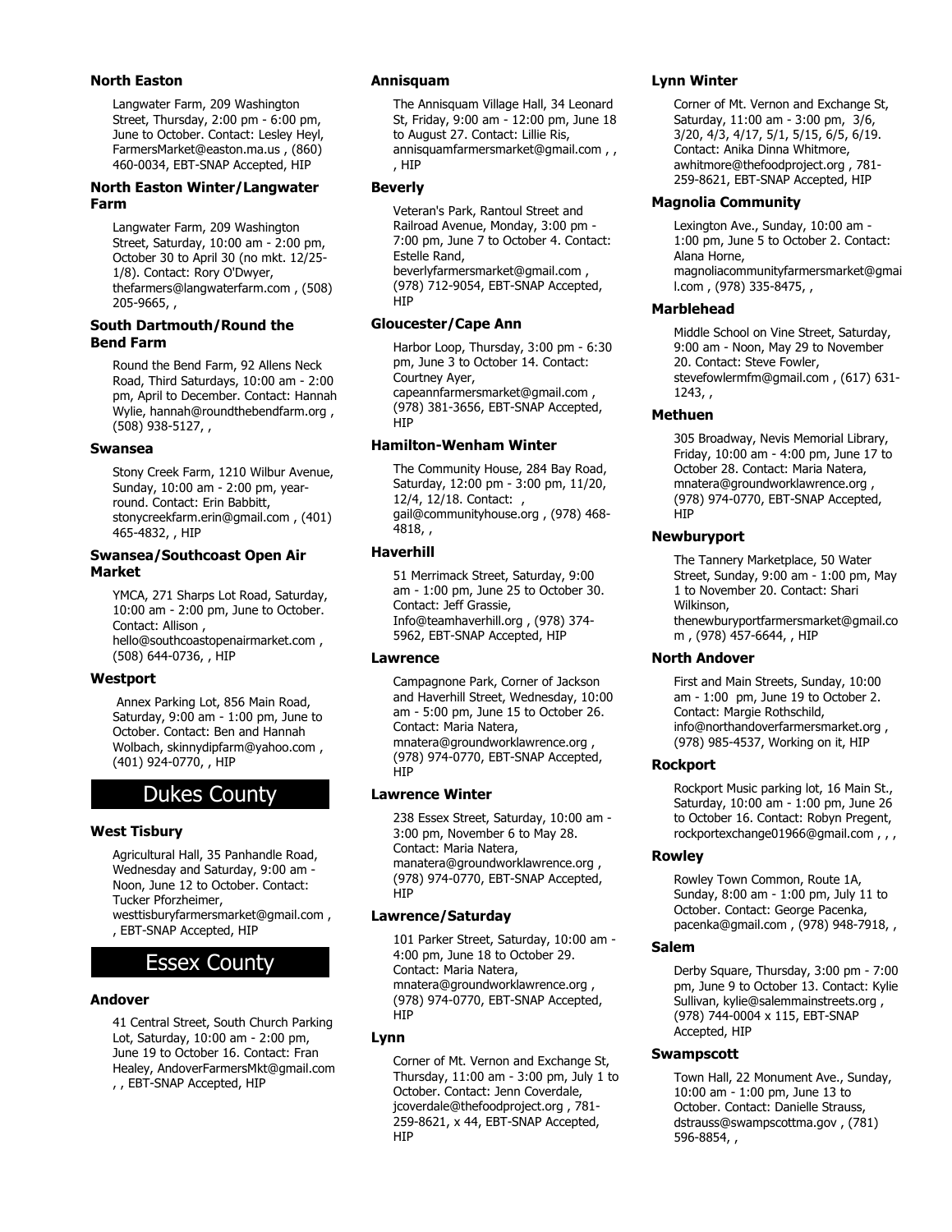# Franklin County

# **Ashfield**

Ashfield Town Common, Main Street, Saturday, 9:00 am - 1:00pm, May 15 to October 30. Contact: Teri Rutherford, ashfieldfarmersmarket@gmail.com , (413) 588-1722, , HIP

#### **Bernardston**

United Church of Bernardston, 58 Church Street, Saturday, 10:00 am - 1:00 pm, May 28 to October 1. Contact: Gloria Meluleni, Meluleni@comcast.net , (413) 648-0056, EBT-SNAP Accepted, **HIP** 

# **Great Falls**

Peskeomskut Park, Avenue A between 6th & 7th Street, Wednesday, 2:00 pm - 6:00 pm, May 5 to October 27. Contact: Annie Levine, greatfallsfarmersmarketturners@gmail.co

m , , EBT-SNAP Accepted, HIP

# **Greenfield**

Court Square, road next to Common & Town Hall, Saturday, 8:00 am - 12:30 pm, May 1 to October 31. Contact: Sue Lahoski, greenfieldmafarmersmarket@gmail.com

, , EBT-SNAP Accepted, HIP

# **Greenfield Winter**

Four Corners School, Saturday, 10:00 am - 1:00 pm, not going 2021-2022. Contact: David Paysnick, greenfieldwintermarket@gmail.com , 413-271-2772, EBT-SNAP Accepted, HIP

# **Northfield**

105 Main Street, Thursday, 3:00 pm - 6:00 pm, May 27 to October 7. Contact: Marge Anderson, andersonm8080@gmail.com , (860) 287- 7400, , HIP

#### **Orange**

Orange Amory Parking Lot, 135 East Main Street, Thursday, 3:00 pm - 6:00 pm, May 13 to October 14. Contact: Rachel Gonzalez, frankyandrach@aol.com , (978) 413- 0740, EBT-SNAP Accepted, HIP

# **Shelburne Falls**

On the green at the corner of Water and Main Streets, 53 Main Street,, Friday, 2:00pm - 6:30 pm, May 28 to October 29. Contact: Daniel Greene, shelburnefallsfarmersmarket@gmail.com , (413) 588-1722, EBT-SNAP Accepted, HIP

#### **Shutesbury**

Town Hall, 1 Cooleyville Road, Saturday, 8:00 am - 12:00 pm, May 29 to September. Contact: Rebecca Torres, townadmin@shutesbury.org , (413) 259- 1214, ,

# Hampden County

# **Brimfield/Hitchcock Academy**

Hitchcock Free Academy Community Center, 2 Brookfield Road, Saturday, 9:00 am - 2:00 pm, April 17 to October 30, No Market: 5/15, 7/17 or 9/11). Contact: Linda Fuchs, letmeflourish@gmail.com; jdimaio@rocketmail.com , (413) 245- 9764, , HIP

# **Chicopee**

Off Chicopee Street, under I-391 Overpass, Wednesday, 10:00 am - 2:00 pm, July 6 to September 14. Contact: Milagros Claudio, mclaudio@valleyopp.com , (413) 552- 1545, x405, EBT-SNAP Accepted, HIP

#### **Chicopee/Center Fresh**

Chicopee Center, 31 Springfield Street, Thursday, 11:00 am - 3:00 pm, June 2 to October 27. Contact: Erin Rideout, julie@chicopeechamber.org , (413) 594- 2101, EBT-SNAP Accepted, HIP

#### **East Longmeadow**

Leahy Field, 48 Maple Street, Friday, 2:00 pm - 7:00 pm, 5/14, 6/11, 7/16, 8/13, 9/10, 10/8. Contact: Kristine Foster, farmersmarket@eastlongmeadowma.gov , (413) 525-5437 x 2, ,

# **Holyoke**

Race Street, in between Appleton and Dwight Street., Saturday, 10:30 am - 2:00 pm, May 21 to October 15. Contact: John Rivera, holyokefarmersmarket@gmail.com , (413)265-4114, EBT-SNAP Accepted, HIP

# **Holyoke Winter**

Holyoke War Memorial, 310 Appleton Street, First and third Saturday of each month, from 10-2, December 4 to March 19. Contact: John Rivera, holyokefarmersmarket@holyokechamber. com , (413)265-4114, EBT-SNAP Accepted, HIP

# **Longmeadow**

Longmeadow Shops, 666 Bliss Road, Thursday, 12:00 pm - 6:00 pm, June 10 to October 21. Contact: Lenita Bober, lenitamarie@comcast.net , (413) 569- 3663, ,

# **Springfield Downtown**

Duryea Way/Stearns Square, 252 Worthington Street, Friday, 11:00 am - 3:00 pm, May 21 to September 24. Contact: Michelle Grout, michelle.grout@springfielddowntown.com , (413) 781-1591, EBT-SNAP Accepted,

# **Springfield Forest Park Winter**

Forest Park, 300 Sumner Ave., Saturday, 10:00 am - 2:00 pm, 12/11, 12/18, 1/8, 1/22, 2/12, 2/26, 3/12, 3/26. Contact: Jodi-Lyn Manning, farmersmarketforestpark@gmail.com , , EBT-SNAP Accepted, HIP

# **Springfield/Brightwood**

380 Plainfield Street, Saturday, 11:00 am - 2:00 pm, July to October. Contact: Hannah Spare, hannah@allfarmers.world;rumbila@allfar mer.world , (413) 342-0064, EBT-SNAP Accepted, HIP

# **Springfield/Forest Park**

Forest Park Cyr Arena parking lot (Free entrance to the park for the market), Tuesday, 12:30 pm - 6:00 pm, Market closes at 4:45 pm in November, May 11 to November 16. Contact: Dale Zlotnick, dazlot@yahoo.com , (413) 530-2449, EBT-SNAP Accepted, HIP

# **Springfield/Holy Cross**

Holy Cross Parish, 221 Plumtree Rd., Sunday 9:00 am - 2:00 pm, June 3 to October 24. Contact: Frank Ryan, sbanut2018@gmail.com , (413) 782- 5730, ,

# **West Springfield**

615 Main Street, Thursday, 3:00 pm - 6:00 pm, July to October. Contact: Hannah Spare, hannah@allfarmers.world , (413) 342-0064, EBT-SNAP Accepted, **H<sub>IP</sub>** 

# **Westfield**

36 Court St., Thursday, 12:00 pm - 5:00 pm, June 2 to October 20. Contact: Lisa Zlody,

farmersmarketwestfield@gmail.com , (408) 431-7452, EBT-SNAP Accepted, HIP

# **Wilbraham/Main Street**

500 Main Street, Thursday, 10:00 am - 2:00 pm, June 3 to September 30. Contact: Cheryl N/A, wilbrahamfarmersmarket@gmail.com ,  $N/A$ ,

# Hampshire County

#### **Amherst**

Amherst South Common, Saturday, 7:30 am - 1:30 pm, April 23 to November 19. Contact: David Machowski, amherstfarmersmarketmanager@gmail.c om , (413) 786-2335, , HIP

#### **Belchertown**

Belchertown Common, Sunday, 10:00 am - 2:00 pm, June 13 to October 3. Contact: Brittni Robidoux, brittnigabrus9@gmail.com , , EBT-SNAP Accepted, HIP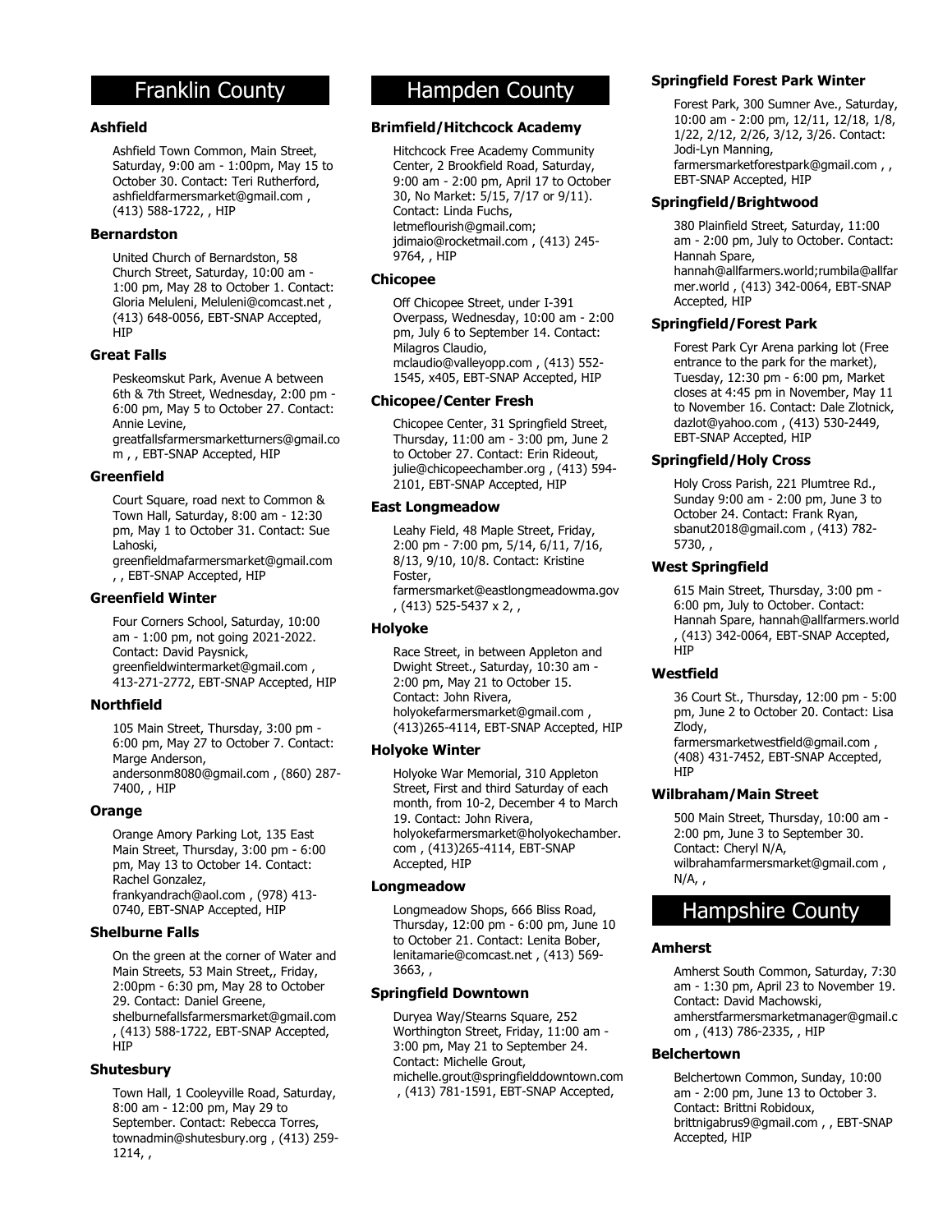#### **Belchertown Winter Market at Jabish Brook**

Jabish Brook Middle School, 62 North Washington Street, Sunday, 10:00 am - 2:00 pm, November 14 & December 12. Contact: Brittni Robidoux, brittnigabrus9@gmail.com , , ,

# **Easthampton**

Behind the Municipal Building, 50 Payson Avenue, Sunday, 10:00 am - 2:00 pm, May 22 to October 9. Contact: easthamptonfarmersmarket@gmail.com , , EBT-SNAP Accepted, HIP

#### **Easthampton Winter**

Keystone Building, 122 Pleasant Street, Sunday, 10:00 am - 2:00 pm, 11/14, 11/21, 11/28, 12/5, 12/12, 12/19, 1/2, 1/16, 1/30, 2/13, 2/27, 3/13, 3/27. Contact: Stan McCoy, stan\_mccoy@sagemeadowfarm.com , (413) 527-7636, EBT-SNAP Accepted, **HIP** 

#### **Florence**

Florence Civic Center, 90 Park Street, Wednesday, 2:00 pm - 6:00 pm, May 5 to October 27. Contact: Deb O'Leary, intervale5@comcast.net , (413) 527- 5440, EBT-SNAP Accepted, HIP

# **Hampshire Mall Winter/Hadley**

Hampshire Mall, Saturday, 10:00 am - 2:00 pm, December 4 to April 2. Contact: Cathleen O'Keefe, admin@wfmhm.com , (413) 387-2316, EBT-SNAP Accepted, HIP

# **Northampton**

Gothic St. Downtown, Saturday, 8:00 am - 1:00 pm, April 24 to November. Contact: Deb O'Leary, whfoleary@aol.com , , EBT-SNAP Accepted, HIP

# **Northampton Winter**

 Northampton Senior Center, 37 Conz Street, Saturday, 10:00 am - 2:00 pm, 11/20, 12/4, 12/18, 1/8, 1/22, 2/5, 2/19, 3/5, 3/19, 4/2. Contact: Helen Kahn, helen@growfoodnorthampton.com , (413) 320-4799 x111, EBT-SNAP Accepted, HIP

# **Northampton/Tuesday**

Behind Thornes Marketplace, off Old South Street, Tuesday, 1:30 pm - 6:30 pm, April 20 to November 9. Contact: Niki Lankowski, tuesdaymarket@growfoodnorthampton.c om , (413) 320-4799, x 105, EBT-SNAP Accepted, HIP

# **Ware**

Grenville Park, 73 Church Street, Saturday, 10:00 am - 2:00 pm, TBD. Contact: Shannon Green, warefarmersmarket@gmail.com , (413) 813-1572, ,

# **Ware/West Street**

CVS Parking Lot, 104 West Street, Saturday, 9:00 am - 1:00 pm, July 31 to early October. Contact: Leonard Bentley, lenb38@yahoo.com , , ,

# Middlesex County

#### **Acton-Boxborough**

Elm Street Playground, Sunday, 10:00 am - 1:00 pm, June 27 to October 10. Contact: Debby Andell, coordinator@abfarmersmarket.org , , EBT-SNAP Accepted, HIP

#### **Arlington**

Russell Common Parking Lot in Arlington Center, Wednesday, 2:00 pm - 6:30 pm, June 9 to October 27. Contact: Patsy Kraemer, patsy@patsykraemer.com , (781) 858-8629, , HIP

# **Ashland**

125 Front Street, across from the library, Saturday, 9:00 am - 1:00 pm, June 11 to October 15. Contact: Rob Moolenbeek, Moolenbeek@gmail.com , (508) 881-6345, EBT-SNAP Accepted, HIP

#### **Belmont**

Belmont Center Municipal Parking Lot, Cross Street and Channing Rd., Thursday, 2:00 pm - 6:30 pm, October: Closes at 6:00 pm, June 2 to October 27. Contact: Hal Shubin and Mireia Carpio, belmontfarmersmarket@gmail.com , (617) 826-9262, EBT-SNAP Accepted, **HIP** 

# **Billerica Community**

Council on Aging front lawn, 25 Concord Road, Monday, 3:00 pm - 7:00 pm, June 21 to October 25. Contact: Crystal Thomas, crystal020609@gmail.com , (978) 408-9031, TBD,

# **Cambridge Winter/Charles River Winter**

Charles Hotel Courtyard at Harvard Square, 1 Bennett Street, Friday, Noon to 6:00 pm and Sunday, 10:00 am - 3:00 pm, December to May. Contact: Matt Pynn, charlesriverfma@gmail.com , , , HIP

# **Cambridge/Central Square**

Parking lot # 5 at Bishop Allen Drive and Norfolk Streets, Monday, Noon - 6:00 pm, May 16 to November 21. Contact: BJ Daniel, central@massfarmersmarkets.org , (781) 893-8222, EBT-SNAP Accepted, HIP

# **Cambridge/Charles River**

Charles Hotel Courtyard at Harvard Square, Friday, Noon to 6:00 pm and Sunday, 10:00 am - 3:00 pm, June 4 to November 21. Contact: Matt Pynn, charlesriverfmn@gmail.com, , , HIP

# **Cambridge/Harvard University**

Science Center Plaza, 1 Oxford Street, Tuesday, 11:30 am - 5:30 pm, June 21 to October 25. Contact: Gwen Koch, farmersmarket@harvard.edu , (617) 495- 8052, EBT-SNAP Accepted, HIP

#### **Cambridgeport**

Morse School Parking lot. Magazine Street and Memorial Drive, Saturday, 10:00 am - 2:00 pm, June 3 to November 17, No market 10/22. Contact: Matt Pynn, charlesriverfma@gmail.com , , , HIP

#### **Carlisle**

Kimballs Ice Cream Stand, 343 Bedford Road, Saturday, 8:00 am - Noon, June 26 to October 9. Contact: Clovis Haynes, jodihaynes@comcast.net , (978) 369-  $8128,$ 

# **Chelmsford/Maxwell's Winter**

Maxwell's, 24 Maple Road, Saturday, 10:00 am - 2:00 pm, November 6 to February 26. Contact: Lisa Bougoulas, lisa@maxwellsofchelmsford.com , (978) 256-9991, ,

# **Groton**

Williams Barn, 160 Chicopee Row, Friday, 3:00 pm - 7:00 pm (unitl dusk in the fall), July 9 to October 8. Contact: May Brackett, l.brackett4@gmail.com,

# , **Holliston**

Blair Square,on Central Street across from CVS, Sunday, 9:00 am - 1:00 pm, June 20 to October 10. Contact: Robert Blair, mudvillemayor@gmail.com , (508) 429-6763, ,

# **Hopkinton**

Town Common, Main and Ash Street, Sunday, 1:00 pm - 5:00 pm, June 12 to October 16. Contact: Laura Davis, laura@longlifefarm.com , (508) 596- 1651, EBT-SNAP Accepted, HIP

#### **Hopkinton Winter**

Weston Nurseries, 93 East Main St., Saturday, 10:00 am - 2:00 pm, 10/23, 11/6, 12/11. Contact: Laura Davis, laura@longlifefarm.com , (508) 596- 1651, EBT-SNAP Accepted, HIP

# **Hudson**

Town Hall. 78 Main Street, Tuesday, 3:30 pm - 6:30 pm, June 15 to September 28. Contact: Sarah Cressy, info@assabetvalleychamber.org , (978) 875-0197, , HIP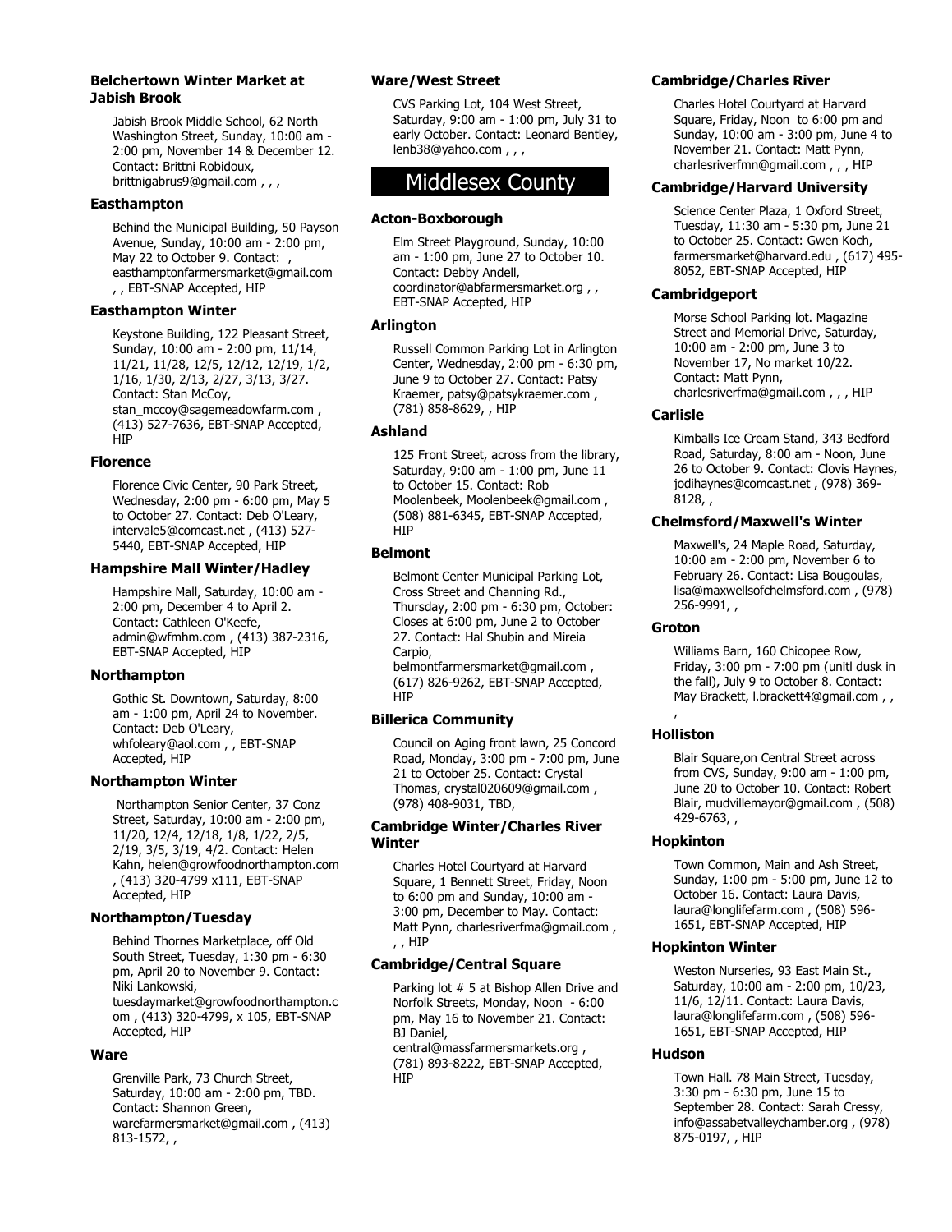# **Lexington**

Worthen Road Practice Fields, Tuesday, 2:00 pm - 6:30 pm (Closes at 6:00 pm starting in October), June 1 to October 26. Contact: Alex Flack, lexingtonfarmersmkt@gmail.com , (339) 970-9495, EBT-SNAP Accepted, HIP

# **Lexington Winter**

Waldorf School of Lexington, 739 Massachusetts Ave (back side of building), Every Other Saturday, 11:00 am - 2:00 pm, January 8 to April 16. Contact: Alex Flack, lexingtonfarmersmkt@gmail.com , (339) 970-9495, EBT-SNAP Accepted, HIP

# **Lincoln Lands**

145 Lincoln Road, in front of the Post Office, Saturday, 9:00 am - 1:00 pm, June 5 to August 28. Contact: Tom Flint, the\_flint@hotmail.com , , ,

# **Lowell/Downtown**

Lucy Larcom Park, Friday, 11:00 am - 5:00 pm, July 9 to October 22. Contact: Susan Brittain, sbrittain@comteam.org , (978) 459-0551, EBT-SNAP Accepted, **H<sub>I</sub>P** 

# **Lowell/The Farm Market**

Mill No. 5, 250 Jackson St., Inside, Sunday, 10:00 am - 1:00 pm, yearround. Contact: Heather Austin, heather@millno5.com , (857) 294-2418, EBT-SNAP Accepted, HIP

# **Lowell/The Farm Market**

Mill No. 5, 250 Jackson St., Inside, Sunday, 10:00 am - 1:00 pm, yearround February 2 February 9 February 16 February 23. Contact: Heather Austin, heather@millno5.com , (857) 294-2418, EBT-SNAP Accepted, HIP

# **Maynard**

Main St., Mill Pond Parking Lot, Saturday, 9:00 am - 1:00 pm, June 26 to September 25. Contact: Carol Leary, maynardfarmersmarket@gmail.com , , ,

# **Medford**

Condon Shell, 2501 Mystic Valley Parkway, Thursday, 3:00 pm - 7:00 pm, June 9 to October 13. Contact: Jane Hamel, marketmanagermedford@gmail.com , (857) 492-6633, EBT-SNAP Accepted, **HIP** 

# **Melrose**

Bowden Park at the junction of Cedar Park, West Emerson and Vinton Streets, Thursday, 1:00 pm - 6:00 pm, June 2 to October 27. Contact: Kim O'Brien, melrosefarmersmarket@gmail.com , , EBT-SNAP Accepted, HIP

# **Natick**

Natick Common, Downtown, Saturday, 9:00 am - 1:00 pm, May 7 to October 29. Contact: Debra Sayre, natickmarket@gmail.com , (508) 259- 9118, , HIP

# **Natick Winter**

Common Street Spiritual Center, 13 Common Street, Saturday, 9:00 am - 1:00 pm, November 6 to May 1. Contact: Debra Sayre, debrasayre@gmail.com , 508) 259- 9118, , HIP

# **Newton Highlands**

Cold Spring Park, 1094 Beacon St. Newton Highlands, Tuesday, 1:30 pm - 6:00 pm, June 29 to August 31. Contact: Nancy Scammon, nscammon@newtonma.gov , (617) 796- 1506, EBT-SNAP Accepted, HIP

#### **Newton/Newton North High School**

352 Lowell Ave., Saturday, 9:30 am - 12:30 pm, June 26 to October 16. Contact: Nancy Scammon, nscammon@newtonma.gov , (617) 796- 1506, EBT-SNAP Accepted,

# **Somerville Winter**

Center for the Arts at the Armory, 191 Highland Ave., Saturday, 9:30 am - 1:30 pm, December 4 to April 16. Contact: Emily Reckard-Mota, swfm@artsatthearmory.org , (617) 718- 2191, EBT-SNAP Accepted, HIP

# **Somerville/Davis Square**

Davis Square, Day & Herbert Street Lot, Wednesday, Noon - 6:00 pm, May 18 to November 23. Contact: BJ Daniel, Davis@massfarmersmarkets.org , (781) 893-8222, EBT-SNAP Accepted, HIP

# **Somerville/Union Square**

366 Somerville Avenue, between Carlton and Hawkins Streets, Saturday, 9:00 am - 1:00 pm, May 15 to November 20. Contact: Kait Stinchcomb, farmersmarket@unionsquaremain.org , (617) 899-5095, EBT-SNAP Accepted, **HIP** 

# **Stoneham**

Town Common, Main Street, Thursday, 2:30 pm - 6:30 pm, June 3 to September 23. Contact: Lauren Murphy, lauren.murphy3@comcast.net , (781) 438-2193, EBT-SNAP Accepted,

# **Tewksbury Community**

300 Chandler Street, across from the Library, Thursday, 4:00 pm - 7:00 pm, June 17 to September 16. Contact: Robert Hayes, Rhayes@tewksburypl.org , (978) 640-4490 x 205, , HIP

# **Wakefield**

468 North Avenue, Hall Park adjacent to the Veterans ballfield and parking lot, Saturday, 9:00 am - 1:00 pm, June 19 to October 30. Contact: AnnMarie Gallivan,

wakefieldfarmersmarket@gmail.com , (781) 246-9751, EBT-SNAP Accepted, HIP

# **Waltham**

Off Moody Street by the Embassy Cinema, Saturday, 9:30 am - 2:00 pm, June 5 to October 30. Contact: Leo Keightley, manager@walthamfarmersmarket.org , (781) 899-0324, EBT-SNAP Accepted, HIP

# **Watertown**

Saltonstall Park, 149 Main Street, Wednesday, 2:30 pm - 6:30 pm, Closes at 6:00 pm in October, June 15 to October 19. Contact: Stephanie Venizelos, watertownmarket@gmail.com , (781) 482-4511, EBT-SNAP Accepted, **HIP** 

# **Wayland**

Russell's Garden Center, 397 Boston Post Rd, Rt. 20, Wednesday, Noon - 4:00 pm, June 30 to October 13. Contact: Peg Mallett, mallettpeg@gmail.com , (508) 358- 2283, x 336, EBT-SNAP Accepted, HIP

# **Wayland Winter**

Russell's Garden Center, 397 Boston Post Road, Rt. 20, Saturday, 10:30 am - 2:00 pm, January 8 to March 12. Contact: Peg Mallett, mallettpeg@gmail.com , (508) 358- 2283, x336, EBT-SNAP Accepted, HIP

# **Westford**

Town Common, Intersection of Boston Road and Main Street, Tuesday, 2:30 pm - 6:30pm, June 22 to October 5. Contact: Lisa Arrigo, larrigo@roudenbush.org , (978) 846- 4133, , HIP

# **Wilmington**

Swain Green, 140 Middlesex Avenue, Sunday, 10:00 am - 1:00 pm, June 13 to October 3. Contact: Dana Burnham, wilmingtonfarmersmarket1@gmail.com , (978) 435-1066, EBT-SNAP Accepted, HIP

# **Winchester**

Winchester Town Common, Laraway Road and Church Street, Saturday, 9:30 am - 1:30 pm, June 11 to October 29. Contact: Fred Yen, fredyen.55@gmail.com , (781) 856- 0761, EBT-SNAP Accepted, HIP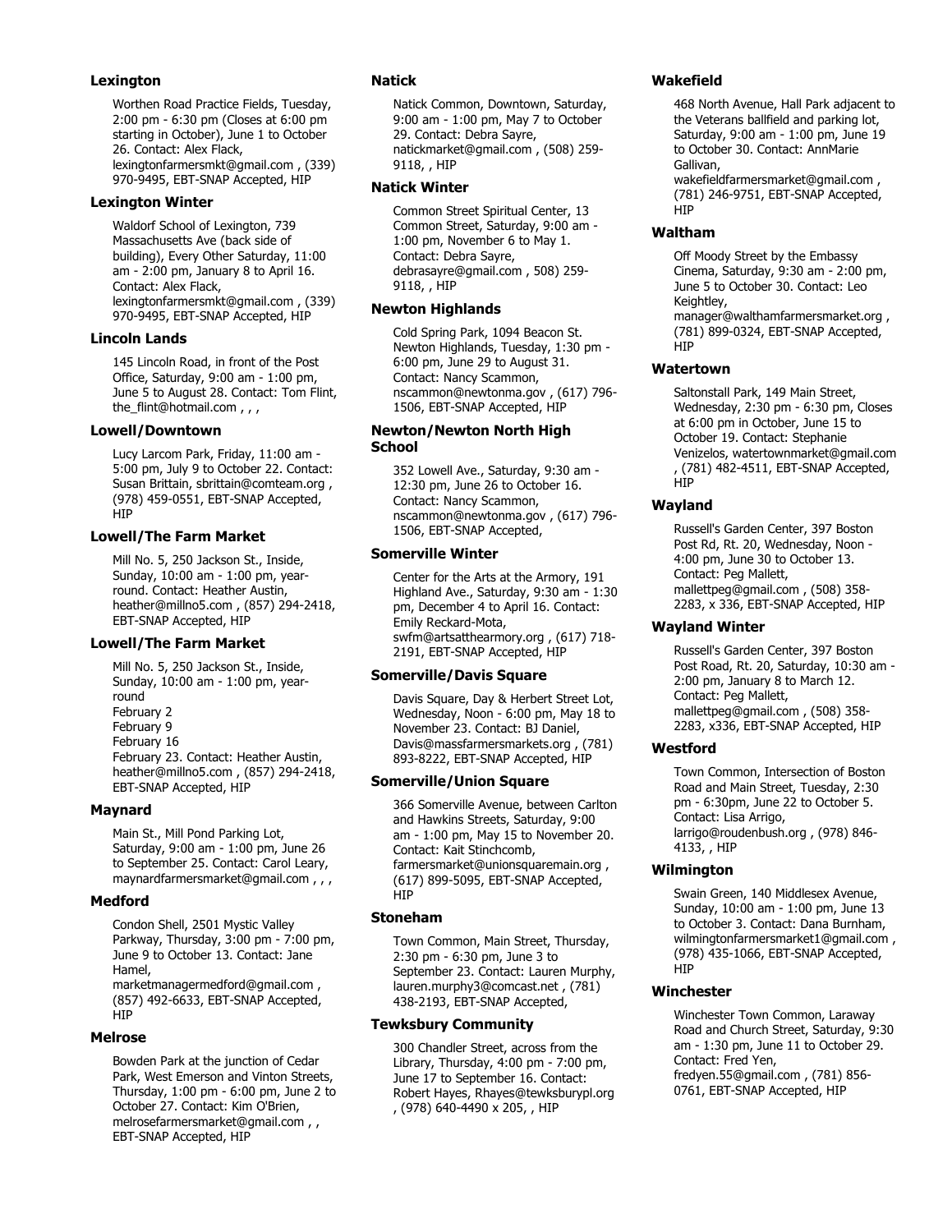# Nantucket County

# **Nantucket Sustainable Nantucket Farmers & Artisans**

North Union and Upper Cambridge Streets, Saturday, 8:30 am - 12:30 pm and 3rd Thursday of the month; June to October, 5pm-8pm, May 28 to October 8. Contact: Alexandria Penta, market@sustainablenantucket.org , (508) 228-3399, EBT-SNAP Accepted,

# Norfolk County

# **Bellingham**

200 Center Street, Friday, 2:00 pm - 6:00 pm and Saturday, 10:00 am - 2:00 pm, June 11 to October 29. Contact: Micky DeFosses, bellinghamfarmmarket.ed@gmail.com , (781) 864-8078, ,

#### **Braintree**

Town Hall Mall, 1 JFK Memorial Drive, Saturday, 9:00 am - 1:00 pm, June 18 to October 15 and Nov. 19. Contact: Donna Ingemanson, donnai@braintreefarmersmarket.org; food@braintreefarmersmarkets.org , (781) 848-2012, EBT-SNAP Accepted, HIP

#### **Braintree Winter**

Town Hall Mall, 1 JFK Memorial Drive, Saturday, 9:00 am - 1:00 pm, 2/5, 3/5, 4/2 and 5/7. Contact: Donna Ingemanson, donna@sustainablebraintree.org , (781) 848-2012, EBT-SNAP Accepted,

#### **Brookline**

Coolidge Corner, Centre Street West Parking Lot, off Beacon Street, Thursday, 1:30 pm - 6:30 pm, June 2 to November 17. Contact: Abram Faber and Nathaniel Harlan, manager.brooklinefm@gmail.com , , EBT-SNAP Accepted, HIP

#### **Canton**

Rodman Building/Canton High School, 960 Washington Street, Sunday, 10:00 am - 2:00 pm, June 12 to October 23. Contact: Marie Ericson, cantonfarmersmarket02021@gmail.com , (781) 223-0868, EBT-SNAP Accepted, **HIP** 

# **Cohasset**

Cohasset Common, Main Street, Thursday, 2:00 pm - 6:00 pm, June 3 to October 7. Contact: Michael Hubley, mdhubley@ex-sp.com , (781) 383-9539, ,

#### **Dedham**

Lawn outside of the First Church of Dedham, 670 High Street, Wednesday, 1:00 pm - 5:00 pm, June 16 to October 27. Contact: Amy Haelsen, dedhamfarmersmarket@gmail.com , (617) 968-3040, EBT-SNAP Accepted, HIP

#### **Foxboro**

Town Common, Thursday, 4:00 pm - 7:00 pm, May 27 to September 2. Contact: Renee Tocci, rtocci@foxboroughma.gov, (508) 543-7255, ,

# **Franklin**

Town Common, Main and Union Streets, Friday, 2:00 pm - 6:00 pm, June 3 to October 28. Contact: Lauren Kloos, franklinfarmersmarketma@gmail.com , (508) 507-9684, ,

# **Franklin/Fairmount Fruit Farm**

Fairmount Fruit Farm, 887 Lincoln Street, Saturday, 10:00 am - 2:00 pm, Every other Saturday starting November 20 - TBD. Contact: Charles Koshivas, fairmountfruitfarmprograms@gmail.com , ( 774) 571-9327, ,

#### **Holbrook**

Union Street Lanes, 231 Union Street, Rt 139, Saturday, 10:00 am - 2:00 pm, May 22 to October. Contact: Sue Wright, dreamwrights@gmail.com , (781) 767- 3669, ,

# **Medway**

Choate Park, Thursday, 4:00 pm - 7:00 pm, June 3 to September. Contact: Susan Robinson, smrbus10@msn.com , (508) 533-7079, , HIP

# **Milton**

Town Park on Wharf Street in Milton Village, Thursday, 1:00 pm - 6:00 pm, June 16 to end of October. Contact: Phu Vo, mgrmiltonfmarket@gmail.com , (617) 319-1921, ,

# **Needham**

Garrity Way, in front of Town Hall, Sunday, 12:00 pm - 4:00 pm, June 13 to November 21. Contact: Phu Vo, needhamfarmersmarket@gmail.com , , , HIP

# **Norfolk**

Town Common, 139 Main Street, Wednesday, 3:00 pm - 6:00 pm, June 16 to September 22. Contact: Zachary Zeigler, norfolkmafarmersmarket@gmail.com , (508) 431-3620, ,

# **Quincy**

Kilroy Square. 25 Cottage Ave., Friday, 1:00 pm - 4:00 pm, June 18 to October. Contact: Janet Little, janet.little@comcast.net , (617) 471- 8624, , HIP

#### **Randolph**

592 North Main Street, Sunday, 12:00 pm – 5:00 pm, July 11, August 8, September 12, October 23 11 a.m. – 4 p.m.. Contact: Kassie Deslouches, mainstreetrandolph@gmail.com , , ,

#### **Walpole**

Spring Brook Park, East Street (Rt. 27), Downtown Walpole, Saturday, 9:00 am - 1:00 pm, June 12 to October 23. Contact: Carol Johnson, ctj05@comcast.net , (508) 668-6888, ,

# **Weymouth**

Weymouth High School, 1 Wildcat Way, Sunday, 10:00 am - 1:00 pm, June 20 to October 3. Contact: Casey Tocchio, farmersmarket@weymouth.ma.us , (781) 682-6124, EBT-SNAP Accepted, **HTP** 

# **Weymouth Winter**

Weymouth High School Cateteria, 1 Wildcat Way, Sunday, 10:00 am - 1:00 pm, 11/21, 12/12, 1/9, 2/13, 3/13. Contact: Casey Tocchio, farmersmarket@weymouth.ma.us , (781) 682-6124, EBT-SNAP Accepted, **HIP** 

# Plymouth County

# **Brockton**

City Hall Plaza, 45 School Street, Friday 10:00 am - 2:00 pm, July 16 to October 29. Contact: Jon Van Kuiken, jon@brocktonfarmersmarket.com , (617) 440-3638, EBT-SNAP Accepted, HIP

#### **Brockton Fairgrounds**

Brockton Fairgrounds, Saturday, 9:00 am - 12:00 pm, July 10 to October 30. Contact: David Rose, drose15095@aol.com , 508-642-3767, EBT-SNAP Accepted, HIP

# **Carver**

Shurtleff Park, across from Town Hall, Rt. 58, Sunday, Noon - 4:00 pm, June 12 to October 30. Contact: Mike Nash, nashnursery@gmail.com , (508) 866- 2428, ,

#### **Hanover**

Hanover High School, 287 Cedar Street, Third Sundays, 11:00 am - 3:00 pm, May 16 to November 26. Contact: , hanoverfarmersmarket@gmail.com , , ,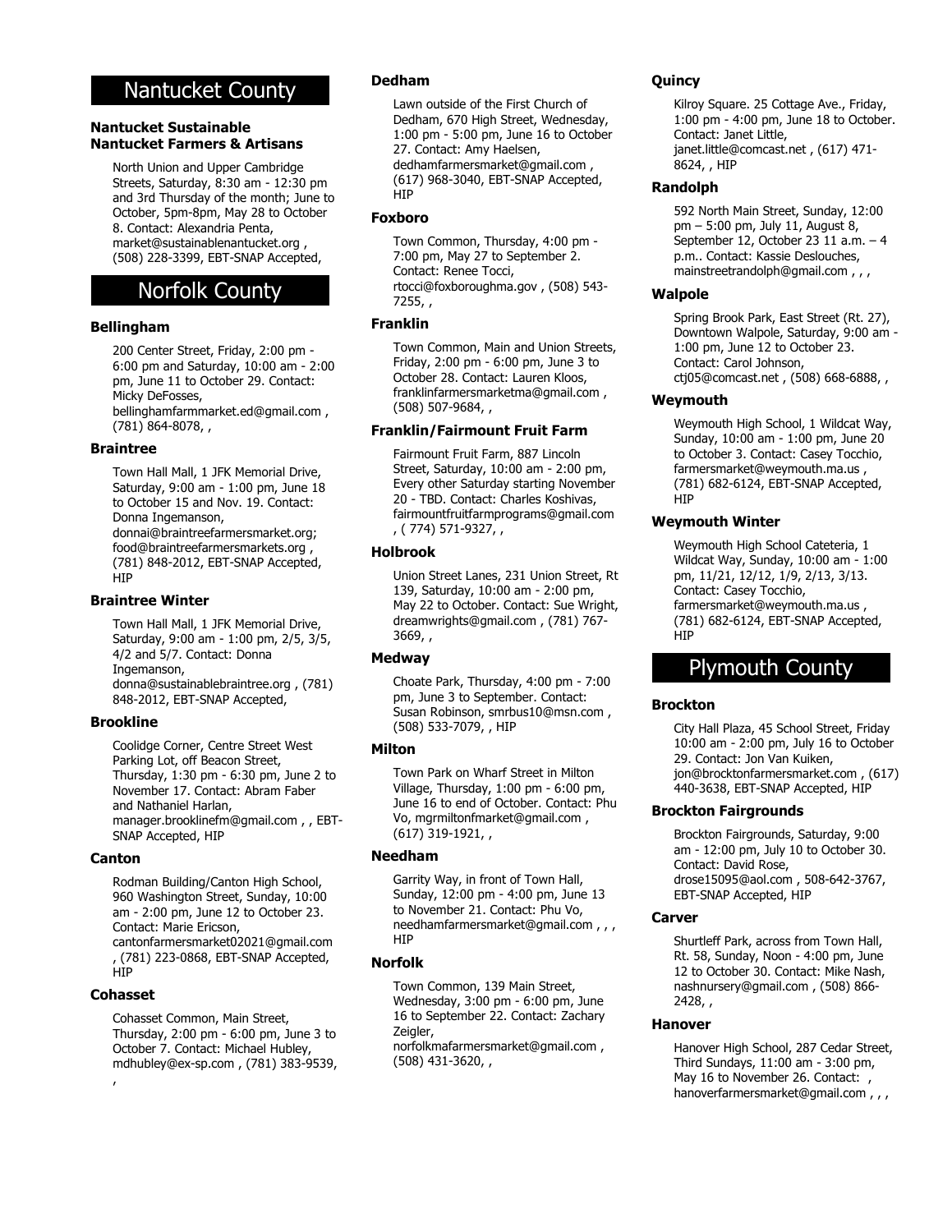# **Hingham**

95 Station Street, Saturday, 9:00 am - 1:00 pm, May 7 to November 19. Contact: Gretchen Roth, info@hinghamfarmersmarket.org , , EBT-SNAP Accepted,

# **Hingham Winter**

Indoors at the Wompatuck State Park Visitor Center, 204 Union Street, Saturday, 10:00 am - 1:00 pm, January 8 to March 26. Contact: Elizabeth Frary, info@hinghamfarmersmarket.org , , EBT-SNAP Accepted,

# **Kingston**

101 Kingston Collection Way, First Sunday of the month, 10:00 am - 2:00 pm, May 2 to November 7; July Market is on 2nd Sunday, 7/11. Contact: Lauren Ide, farmersmarketkingston@gmail.com , (781) 308-2833, in process,

# **Marshfield**

Marshfield Fairgrounds, At the grandstands, Friday, 2:00 pm - 6:00 pm, June 3 to September 30. Contact: Lorrie Dahlen,

manager@marshfieldfarmersmarket.org , (781) 635-0889, EBT-SNAP Accepted, **HIP** 

# **Marshfield Winter**

Marshfield Fairgrounds under the Grandstand, (enter from Route 3A), Saturday, 10:00 am - 1:00 pm

 Saturday, 10:00 am -1:00 pm, October 23 to May 21. Contact: Lorrie Dahlen, manager@marshfieldfarmersmarket.org , (781) 635-0889, EBT-SNAP Accepted, HIP

# **Middleboro/Wood Street**

Patti's Patch, 225 Wood Street, Saturdays, 3:00 pm - 5:00 pm, June 19 to October 9. Contact: Patti Zimmerman, pattiz\_1@yahoo.com , (508) 947-6886, EBT-SNAP Accepted, HIP

# **Plymouth**

Plimoth Patuxet Museums, 137 Warren Ave., Thursday, 2:30 pm - 6:00 pm, May 20 to October. Contact: David Pupora, localfoods@plymouthfarmersmarket.org , (508) 315-9429, EBT-SNAP Accepted, **HIP** 

# **Plymouth/Rye Tavern**

Rye Tavern, 517 Old Sandwich Road, Monday, 11:00 am - 2:00 pm, June 6 to October 31. Contact: Melissa Colangelo, melissa.ryetavern@gmail.com , (508) 423-6923, ,

# **Rockland**

Hartsuff Park, 146 Hingham Street, Saturday, 10:00 am - 2:00 pm, 7/10, 7/24, 8/7, 8/21, 8/28, 9/11, 9/25, 10/9. Contact: Alyson Phipps, rockland02370market@gmail.com , (781) 871-1730, ,

# **Scituate**

Town Hall, Rt 3A, 600 CJ Cushing Hwy., Wednesday, 4:00 pm - 7:00 pm, June 1 to September 28. Contact: Carla Nee, scituatefarmersmarket@yahoo.com , (774) 454-4999, EBT-SNAP Accepted, **HIP** 

# **Wareham/Southcoast Health at 35 Rosebrook**

Rosebrook Place, 35 Rosebrook Place, Thursday, 3:00 pm - 6:30 pm, June 16 to September 29. Contact: Kim Houdlette, khoudlette@admakepeace.com , (508) 295-1000, EBT-SNAP Accepted,

# **West Bridgewater**

First Congregational Church, 29 Howard Street, 2nd and 4th Tuesdays, 4:00 pm - 7:00 pm, June 8 to September 28. Contact: Victora Benea, vbenea@hotmail.com , (774) 240-4306, in process,

# Suffolk County

# **Boston Public Market**

100 Hanover Street, Monday to Saturday, 8:00 am - 6:00 pm, Sunday, 10:00 am - 6:00 pm, year-round. Contact: Carrie DeWitt, cdewitt@bostonpublicmarket.org , (617) 973-4909, EBT-SNAP Accepted, HIP

# **Boston Public Market**

100 Hanover Street, Monday to Saturday, 8:00 am - 6:00 pm; Sunday, 10:00 am - 6:00pm, year-round. Contact: Carrie DeWitt, cdewitt@bostonpublicmarket.org , (617) 973-4909, EBT-SNAP Accepted, HIP

# **Boston South Station/Dewey Square**

Dewey Square, across from South Station, Tuesday and Thursday, 11:00 am - 4:00 pm, June 3 to November 18. Contact: Carrie DeWitt, cdewitt@bostonpublicmarket.org , (617) 973-4909, EBT-SNAP Accepted, HIP

# **Boston/Copley Square**

Copley Square, along St. James Ave., Dartmouth and Boylston Streets, Tuesday and Friday, 11:00 am to 6:00 pm, May 13 to November 22. Contact: Cameron Ingram, copley@massfarmersmarkets.org , (781) 893-8222, EBT-SNAP Accepted, HIP

# **Boston/Seaport Thursday**

21 Stillings Street, Thursday, 2:00 pm - 6:00 pm, June 10 to October 28. Contact: James Rider, ridersmarket@gmail.com , , EBT-SNAP Accepted,

# **Boston/SOWA**

500 Harrison Ave., Sunday, 11:00 am - 3:00 pm, May 2 to October 31. Contact: David Gilson, gilsonherbs@gmail.com , (978) 448-6499, ,

# **Brighton**

Brighton Common, 30 Chestnut Hill Ave, Wednesday, 2:00 pm - 6:30 pm, Closes at 6:00 pm in October, June 15 to October 26. Contact: Jessica Rubin, brightonfarmersmarket@abhealthcollab.o rg , (617) 515-5321, EBT-SNAP Accepted, HIP

# **Brighton Winter**

Presentation School Foundation Community Center, 640 Washington St, Saturday, 10:00 am - 1:30 pm, January 29 to April 9. Contact: Jessica Rubin, brightonfarmersmarket@abhealthcollab.o rg , (617) 852-1103, EBT-SNAP Accepted, HIP

# **Charlestown**

Thompson Square at Main & Austin Street, Wednesday, 2:00 pm - 6:00 pm, June 30 to October 27. Contact: Crystal Galvin, cgalvin@kennedycenter.org , (617) 241-8866, EBT-SNAP Accepted, HIP

# **Dorchester/Arvale Road**

9 Arvale Road, Thursday - Saturday, 8:00 am - 7:00 pm, July 1 to September 1. Contact: Kafi Dixon, commongoodfarmer@gmail.com , (857) 333-0988, , HIP

# **Dorchester/Ashmont**

Peabody Square, 1900 Dorchester Ave., next to the Ashmont MBTA Station, Friday, 3:00 pm - 7:00 pm, July 15 to October 28. Contact: Michael Zayas, programs@greaterashmont.org , (617) 825-3846, EBT-SNAP Accepted, HIP

# **Dorchester/Codman Square**

360 Talbot Ave., Saturday, 11:00 am - 2:00 pm, July 16 to October 8. Contact: Catherine Charles, codmansquaremarket@gmail.com , (781) 405-8648, EBT-SNAP Accepted,

# **Dorchester/Codman Square Winter**

Shawmut Station, Dayton and Clementine Park, Saturday, 10:00 am - 1:00 pm, January 8 to March 12. Contact: Shamara Rhodes, dorchesterwinterfarmersmarket@gmail.c om , , EBT-SNAP Accepted, HIP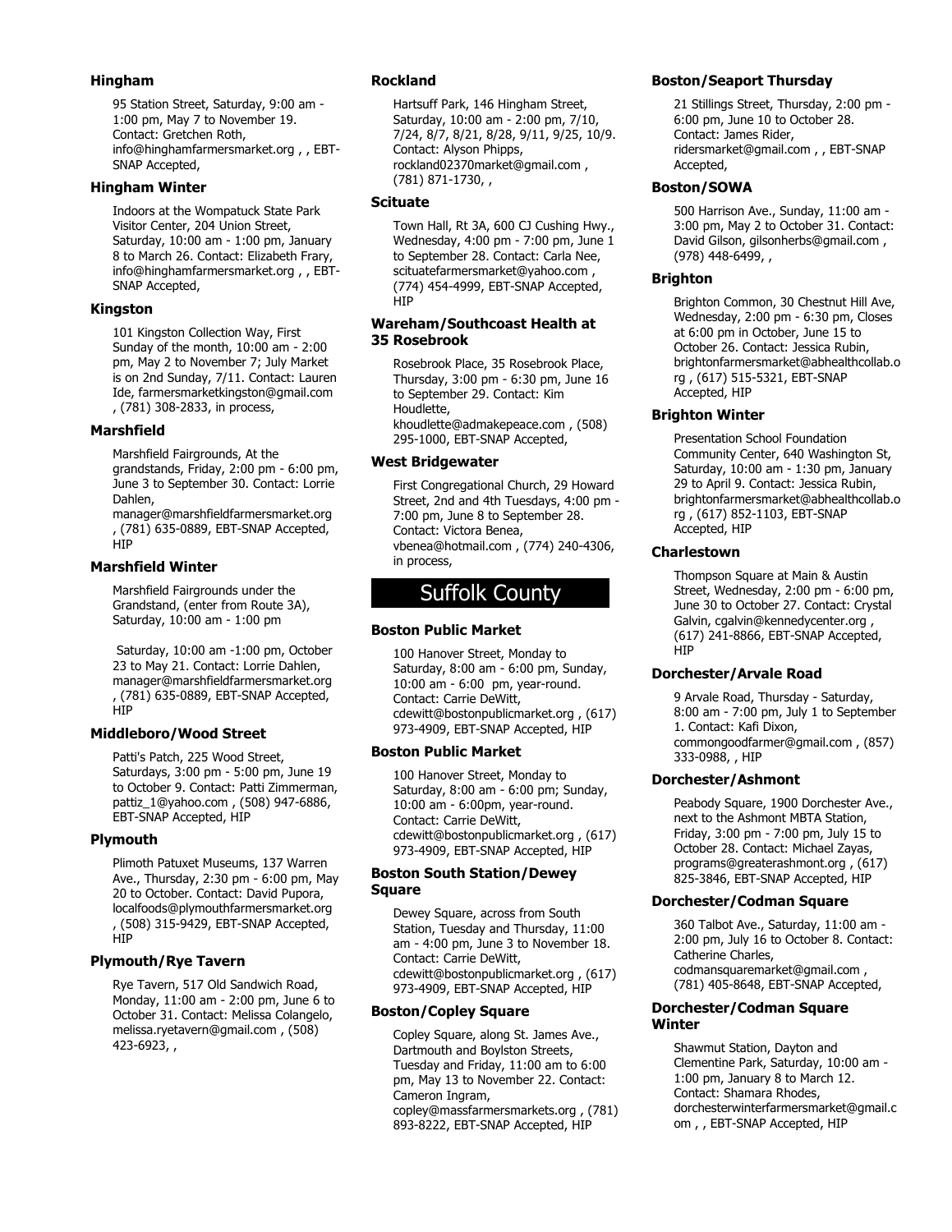#### **Dorchester/Dot House Health**

Dorchester House, 1353 Dorchester Ave. Outdoor space next to Kelly House, Tuesday, 11:30 am - 1:00 pm, July 12 to October 4. Contact: Loren Ramos, Loren.Ramos@dothousehealth.org , (617) 740-2581, EBT-SNAP Accepted, HIP

#### **Dorchester/Fields Corner**

Park Street, Shopping Center Parking Lot, Saturday, 9:00 am - Noon, July 16 to October 29. Contact: Ellen Berberian, ellieb1@verizon.net , (508) 393-6604, EBT-SNAP Accepted, HIP

# **East Boston**

Central Square Park, Meridian Street, Wednesday, 3:00 pm - 6:30 pm, July 6 to October 12. Contact: Nancy Slamet, slametn@ebnhc.org , (617) 568-4783, EBT-SNAP Accepted, HIP

# **East Boston Winter/Spring**

250 Sumner Street, Thursday, 2:00 pm - 6:00 pm - Pre-order and Pick up on all market dates: In person shopping on November 11 & December 9, 2021; March 10, April 14, May 12 and June 9,, November 5 to June 16 (closed 12/16- 1/6). Contact: Nancy Slamet, farmersmarket@ebnhc.org , (617) 568- 4783, EBT-SNAP Accepted, HIP

#### **Jamaica Plain**

Bank of America Parking Lot, 677 Centre St., Tuesday and Saturday, Noon - 5:00 pm, May 8 to December 18. Contact: Glen Stillman, g2stillman@aol.com , (508) 867-7193, ,

# **Mattapan**

City Of Boston Municipal Parking Lot # 14, Cummins Hwy & Fairway Street, Saturday, 10:00 am - 1:00 pm, July 9 to October 29. Contact: Vickey Siggers, Vickey@mattapanfoodandfit.org , (617) 980-0970, EBT-SNAP Accepted, HIP

#### **Mission Hill**

Veterans Memorial Park, Intersection of Huntington Ave. and Franics Street, Thursday, 11:00 am - 6:00 pm, June 24 to November 24. Contact: Barry Twomey, twobarbos@yahoo.com , (617) 427-6919, EBT-SNAP Accepted, HIP

#### **Revere**

Front lawn of the American Legion Hall, 249 Broadway, adjacent to Revere City Hall, Friday, 12:00 pm - 4:00 pm, July 9 to October 29. Contact: Britney Sao, reverefarmersmarket781@gmail.com , (781) 629-9474, EBT-SNAP Accepted, HIP

# **Roslindale**

Adams Park, Washington Street, Saturday, 9:00 am - 1:30 pm, June 4 to November 19. Contact: Steve Marcelin, events@roslindale.net , (617) 327-4065, EBT-SNAP Accepted, HIP

#### **Roslindale Winter**

ABCD Parking Lot, 19 Corinth Street, Sunday, 12:00 pm - 3:00 pm, January 2 to March 27. Contact: Steve Marcelin, farmersmarket@roslindale.net , (617) 327-4065, EBT-SNAP Accepted, HIP

#### **Roxbury/Dudley Town Common**

Dudley Town Common, Dudley Street and Blue Hill Avenue, Thursday, 2:30 pm - 6:15 pm, June 16 to October 27. Contact: Alice Egar, aegar@thefoodproject.org , (617) 442- 1322, EBT-SNAP Accepted, HIP

# **Roxbury/Dudley Winter Market**

11 Brook Ave, Dudley Greenhouse, Thursday, 2:30 pm - 5:30 pm, November 4 to January 27 (no market 12/23). Contact: Alice Egar, aegar@thefoodproject.org , (617) 442- 1322, EBT-SNAP Accepted, HIP

#### **Roxbury/Roxbury Crossing**

Roxbury Crossing MBTA Station at Tremont Street, Tuesday and Friday, 11:00 am - 6:00 pm, July 22 to November 23. Contact: Mary Ann Nelson, maryann@mhhm.org , (617) 427-6919, EBT-SNAP Accepted, HIP

#### **South Boston**

West Broadway Municipal Front Parking Lot, 446 West Broadway, Monday, 12:00 pm - 6:00 pm, June 7 to November 1. Contact: Coleman Flaherty, sbfarmersmarket@sbndc.org , (617) 268- 9610, EBT-SNAP Accepted, HIP

# Worcester County

#### **Ashburnham**

Meetinghouse Hill, top of Cushing Street, Last Saturday of the Month, 10:00 am - 1:00 pm, May 29 to October 29. Contact: Kirby Lecy, kirby@jkgoodthymefarm.com , (978) 895-1028, , HIP

#### **Athol**

1551 Main Street, Saturday, 9:00 am - Noon, May to October. Contact: Mary Holtorf, mholtorf16@aol.com , (978) 844-0281, ,

#### **Auburn**

Dr. Arthur and Martha Pappas Recreation Complex, 203 Pakachoag Street, Thursday, 4:00 pm - 7:00 pm, June 24 to October 28. Contact: Kristen Pappas, kpappas@town.auburn.ma.us , (508) 832-7736, ,

#### **Barre**

Barre Common, Saturday, 9:00 am - 12:30 pm, May to end of October. Contact: Mark Cooley, mark.cooley@verizon.net , (978) 355- 2367, , HIP

#### **Blackstone/Daniels Farmstead**

The Daniels Farmstead, 286 Mendon Street, Sunday, 11:00 am - 2:00 pm, July 4 to October 3. Contact: Justine Brewer, info@danielsfarmstead.org , (508) 726-2042, EBT-SNAP Accepted, **H<sub>I</sub>P** 

# **East Brookfield/Timerberyard Brewing**

Timberyard Brewing, 555 East Main Street, Saturday, 11:00 am - 3:00 pm, June 5 to September 25. Contact: Caitlin Salvadore and Michele Bouchard, market@timberyardbrewing.com , (774) 745-8192, ,

# **Fitchburg**

857 Main Street, Upper Common, Thursday, 3:00 pm - 6:00 pm, June 3 to October. Contact: Kim Jones, kim@growingplaces.org , (978) 598- 3723, EBT-SNAP Accepted, HIP

#### **Gardner**

Monument Park, along Park Street, across from the Gardner Lodge of Elks, Thursday, 8:30 am - 12:30 pm, Late June to October. Contact: Nadine Smith, , (978) 413-1859, ,

# **Grafton**

Grafton Common, Wednesday, 2:00 pm - 6:00 pm, June to October. Contact: Callen Pacier, farmersmarketgrafton@gmail.com , (617) 838-9561, , HIP

# **Hardwick**

Hardwick Common, Route 32A, Sunday, 11:00 am - 2:00 pm, June 20 to October 31. Contact: Genevieve Stillman, stillmans@aol.com , (508) 867-7193, ,

#### **Holden**

1174 Main Street, Tuesday, 3:00 pm - 6:30 pm, May to October. Contact: Leslie Kelly, , (508) 892-4308, ,

#### **Leicester**

The Castle Restaurant Parking Lot, 1230 Main Street, Saturday, 9:00 am - 2:00 pm, June to October. Contact: Dianna Provencher, littlebitfarm2004@charter.net , (508) 892-9883, EBT-SNAP Accepted, HIP